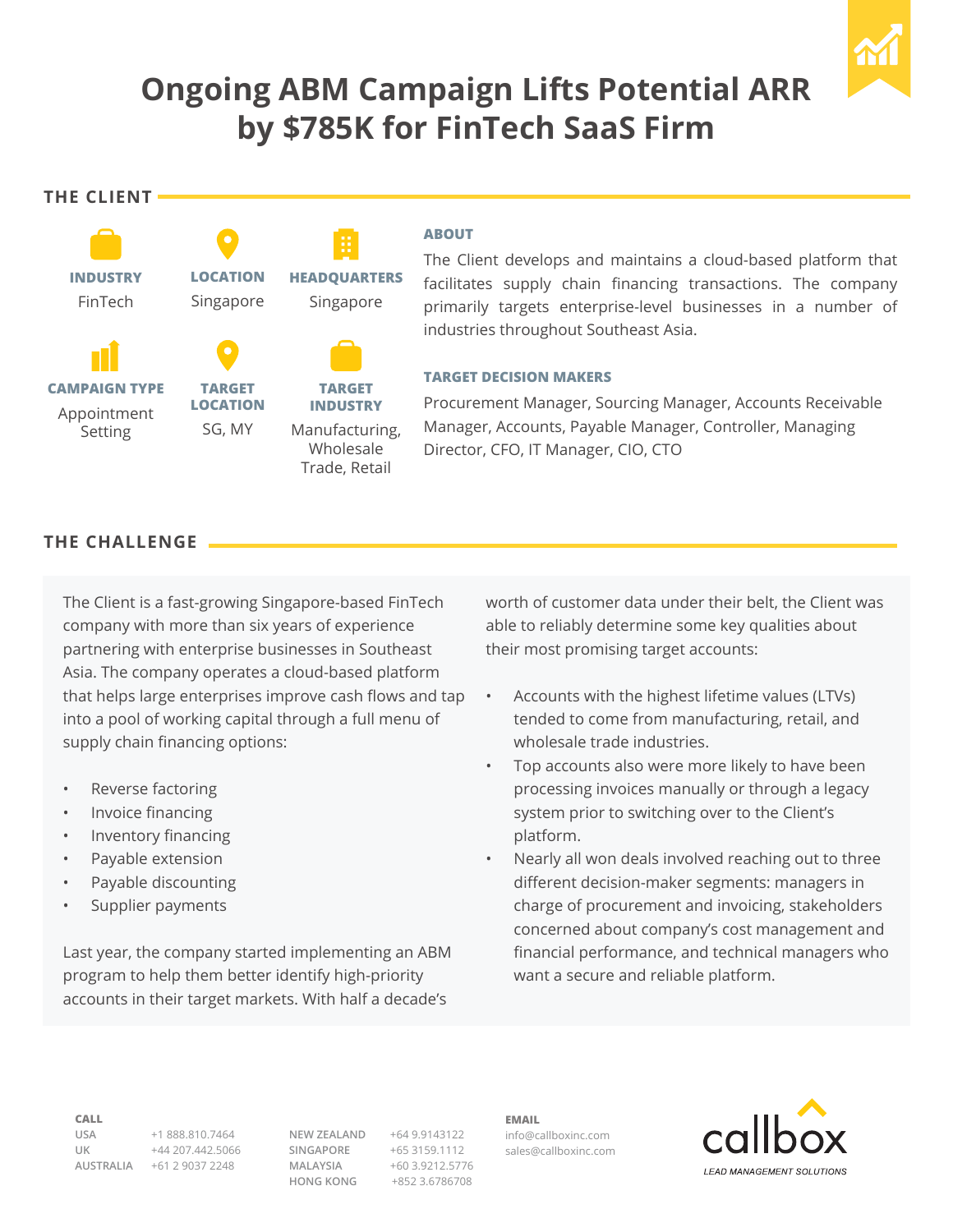#### **CASE STUDY**

#### **Ongoing ABM Campaign Lifts Potential ARR by \$785K for FinTech SaaS Firm**

#### **The CHALLENGE**

The Client's ABM program also specifies the need to outsource their top-of-funnel activities, including prospect research and initial outreach.

By the company's own estimate, a third-party agency will greatly augment the company's understaffed internal team, which currently generates an average of nine discovery meetings per month. Plus, the Client also thinks outsourcing will free up a big chunk of sales and marketing agents' schedules, giving them more time to follow up and work on promising deals.

But first, the Client had to find a marketing company with the right expertise and resources to help them:

Scale up the search for accounts that closely resemble their top customers Connect with all three decision-maker groups that impact buying decisions Generate the right number of sales appointments to support their target pipeline growth

- **Launched an account**based appointment setting campaign to support the Client's ABM customer acquisition efforts
- **•**  Enhanced the quality and quantity of information about the Client's target accounts and decision makers
- **•**  Added more than \$780,000 in new ARR into the Client's sales pipeline

## **Highlights Results within TEN MONTHS**



#### **Call**

**USA** +1 888.810.7464 **UK** +44 207.442.5066 **AUSTRALIA** +61 2 9037 2248

**NEW ZEALAND** +64 9.9143122 **SINGAPORE** +65 3159.1112 **MALAYSIA** +60 3.9212.5776 **HONG KONG** +852 3.6786708

**Email**

info@callboxinc.com sales@callboxinc.com

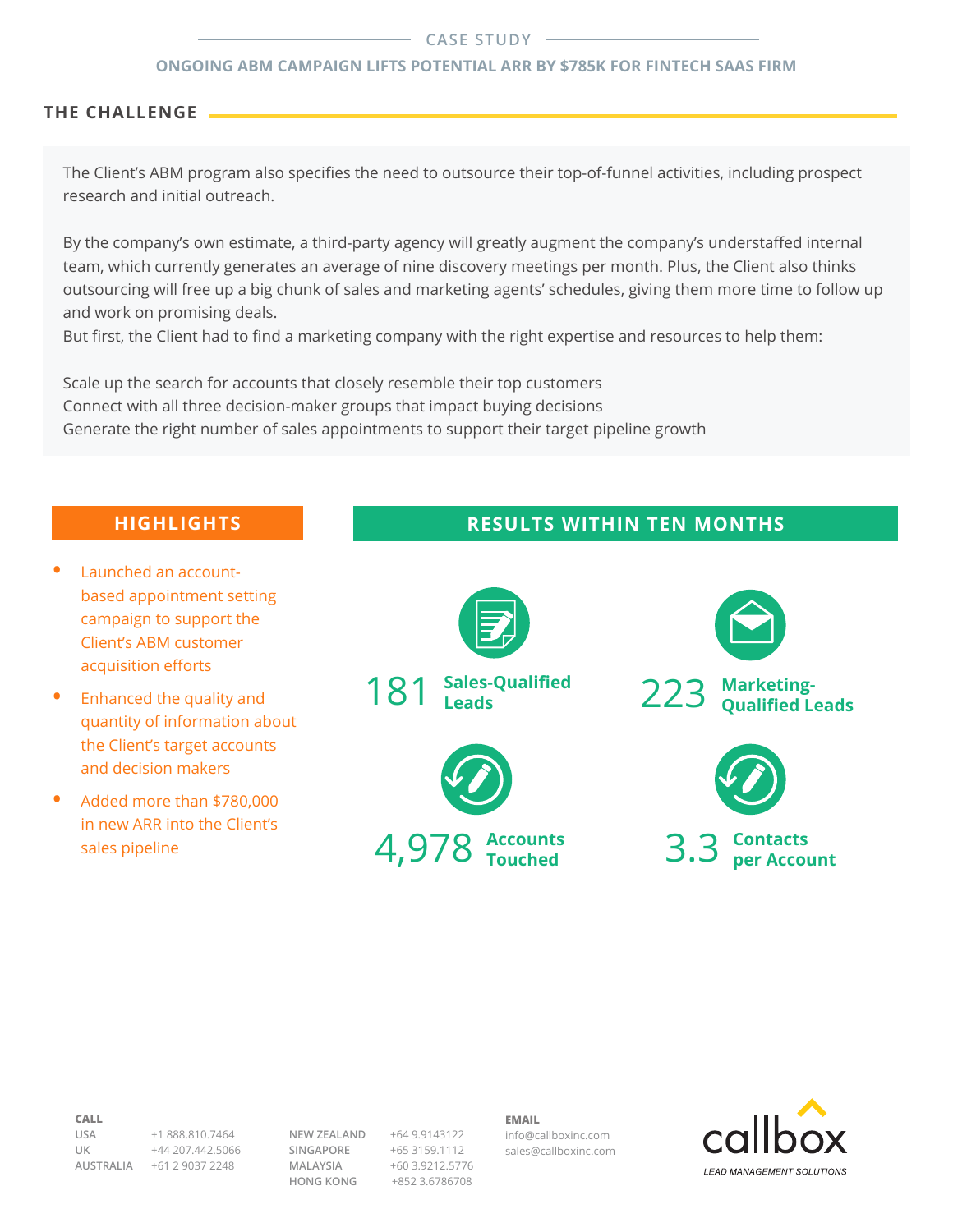#### **CASE STUDY**

#### **Ongoing ABM Campaign Lifts Potential ARR by \$785K for FinTech SaaS Firm**

#### **THE CALLBOX SOLUTION**

After reviewing proposals from several marketing providers, the Client signed up for Callbox's account-based appointment setting service. The Client noted that the program met all their requirements, and that Callbox already had an extensive track record of success with FinTech companies in the APAC region.

From the outset, the Client made it very clear they wanted a long-term partnership. That's why a pilot three-month campaign was first carried out to learn the best ways to move things forward. After the test campaign, Callbox and the Client went ahead with full implementation, which is still ongoing today.

Callbox's account-based appointment setting campaigns consist of three main activities. Some of the key highlights include:



# Account Research and Selection

With its award-winning lead generation expertise, Callbox was well-positioned to help the client meet the two main challenges brought on by its recent rebranding program. In a nutshell, the lead generation activities of the campaign included:

- 1. Key firmographic qualities include: workforce of at least 500 employees; annual revenues of \$50 million or more; engaged in manufacturing, retail, or wholesale trade in Singapore and Malaysia.
- 2. As for technographics, the Client's top-tier accounts were companies that rely on either manual processes or on-premise software to handle procurement, invoicing, and cash flow management.
- 3. The Callbox team then prepared the target account list using a combination of Callbox's in-house database and external data sources.



# Account and Prospect Profiling

- 1. There were three decision-maker groups targeted in the campaign: end users (managers in charge of procurement and invoicing), economic buyers (CFOs, controllers, etc.), technical buyers (IT managers, IT directors, CTOs, CIOs, etc.).
- 2. The Client specified additional prospect characteristics to help the Callbox team pinpoint the right decision makers from each target account.
- 3. All contact details and information were screened by a database QA team and submitted to the Client for review before being used in the campaign.

**Call**

**USA** +1 888.810.7464 **UK** +44 207.442.5066 **AUSTRALIA** +61 2 9037 2248

**NEW ZEALAND** +64 9.9143122 **SINGAPORE** +65 3159.1112 **MALAYSIA** +60 3.9212.5776 **HONG KONG** +852 3.6786708

**Email** info@callboxinc.com sales@callboxinc.com